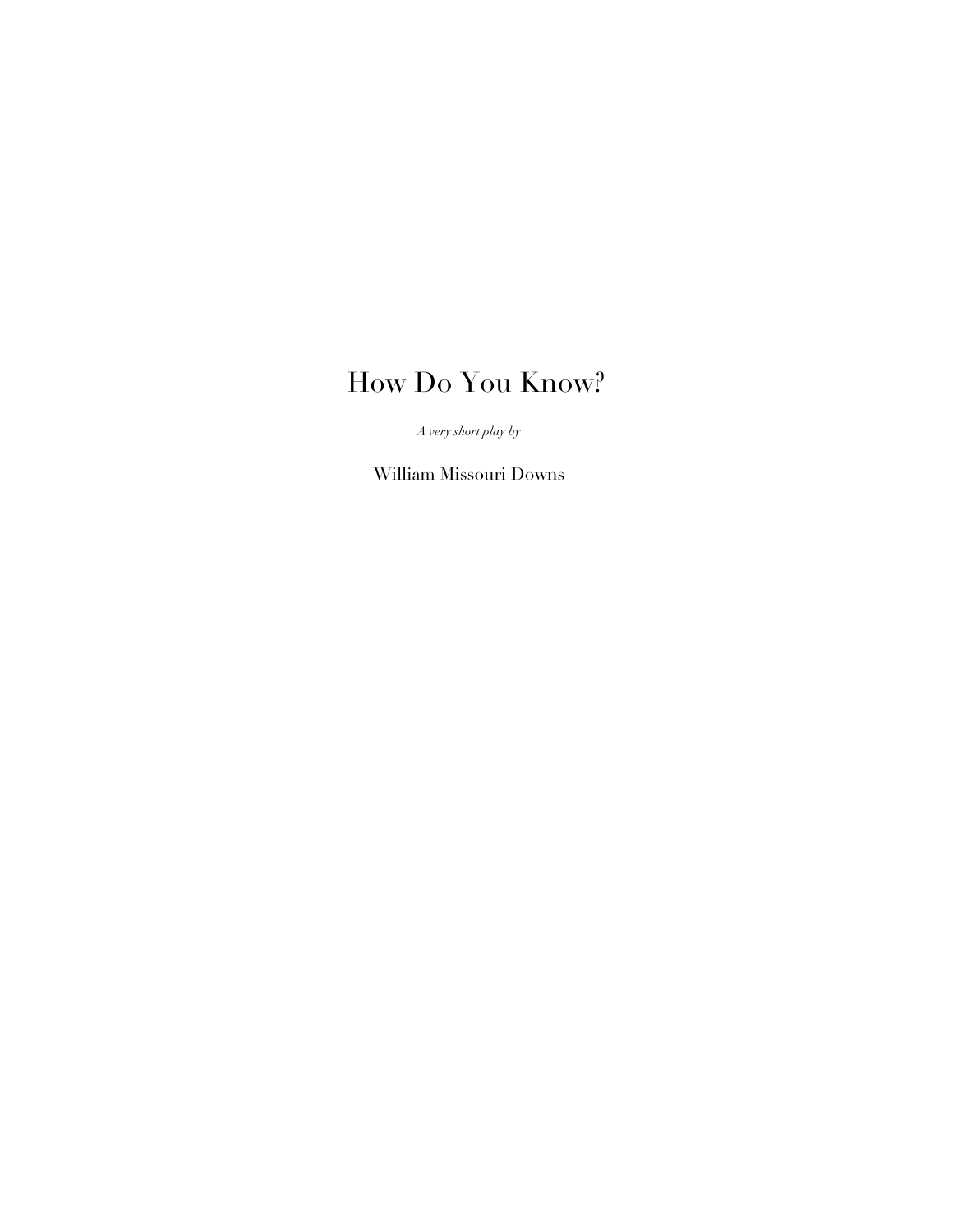# **CAST OF CHARACTERS**

# PEGGY

 $\&$ 

# SAMANTHA

*(Two similar women with identical baby carriages)*

# **SETTING**

A Park Bench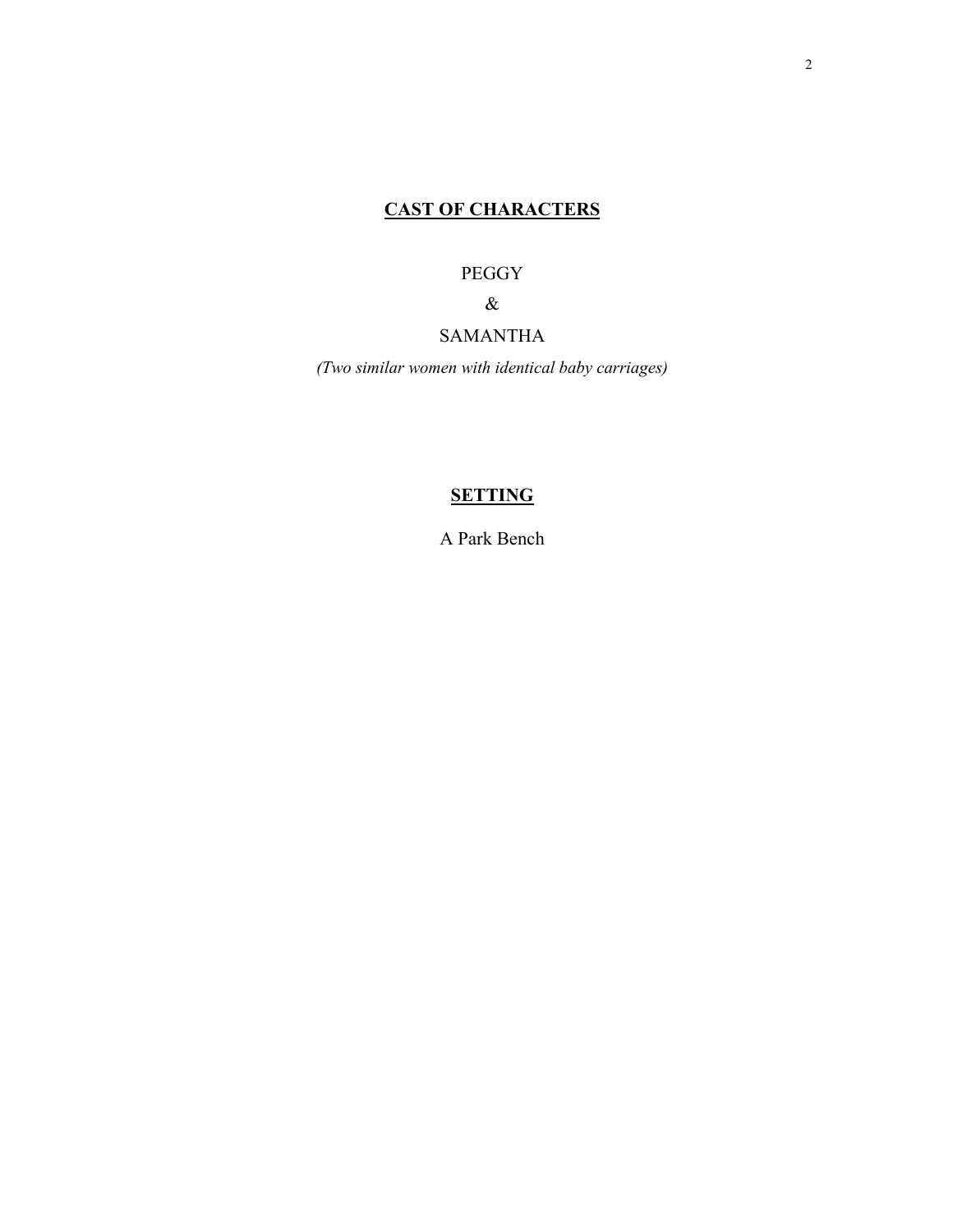(Lights up on PEGGY and SAMANTHA, two mothers sitting on a park bench. As they talk, they gently rock their baby carriages.)

(SAMANTHA takes out a baby bottle.)

**PEGGY** You're not going to feed that bottle to your baby.

What?

Formula.

SAMANTHA

**PEGGY** 

SAMANTHA

SAMANTHA

So?

**PEGGY** 

It causes immune system shortfall and cell-culture contamination.

Where did you hear that?

Fox and Friends.

SAMANTHA

**PEGGY** 

I heard that breastfeeding is the problem.

**PEGGY** 

No. Really?

SAMANTHA Yes, breastfeeding causes thinning in the membranes of your vagina?

**PEGGY** 

Where did you hear that?

Google news.

**PEGGY** 

SAMANTHA

Strange, I heard that it was pollution that causes thinning membranes.

SAMANTHA

No, that's beef hormones - It also causes men's hair to fall out and teenage girls to grow abnormally large breasts.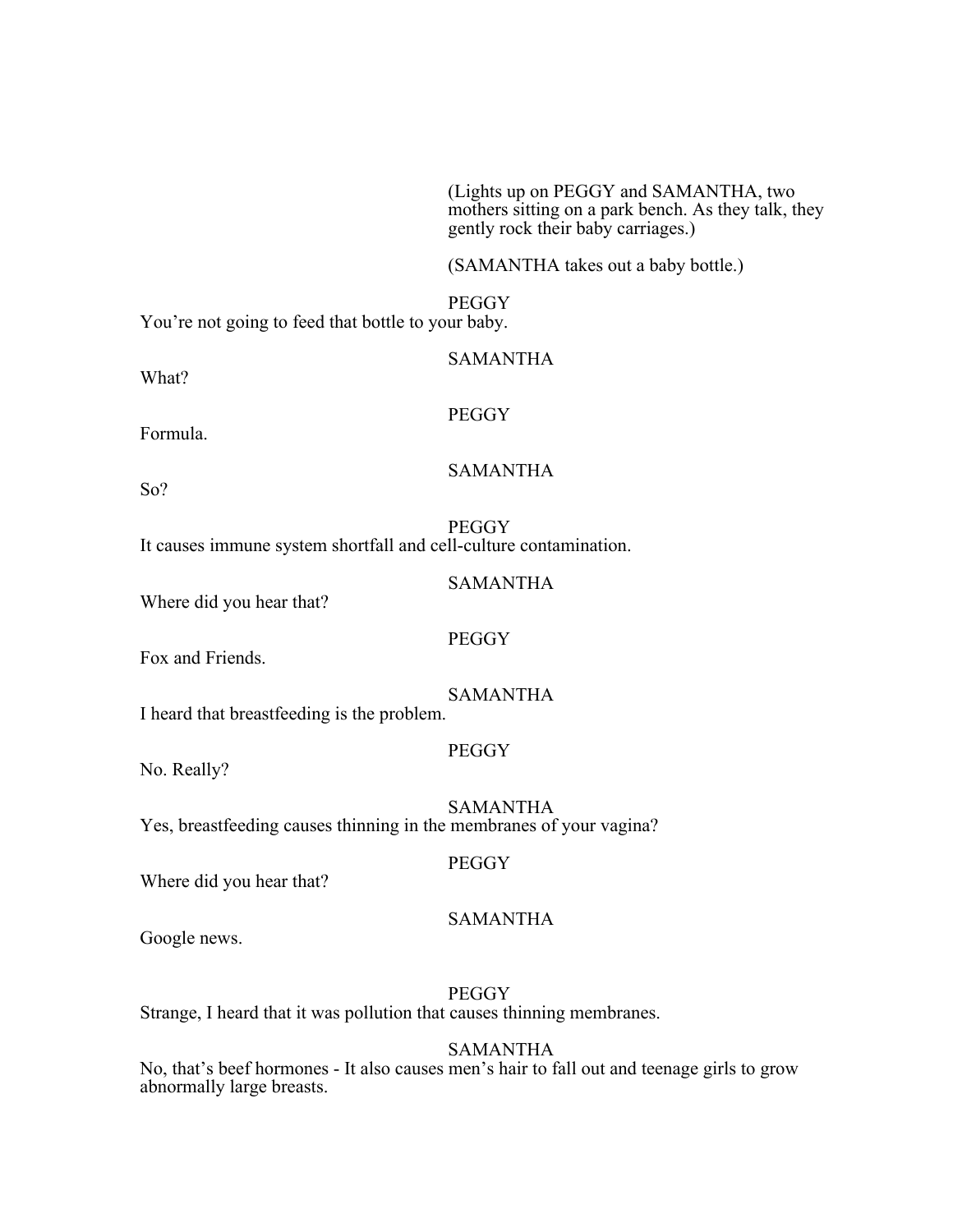2

| Where did you hear that?                                                         | <b>PEGGY</b>    |
|----------------------------------------------------------------------------------|-----------------|
| Buzzfeed.                                                                        | <b>SAMANTHA</b> |
| Is it getting cold?                                                              | <b>PEGGY</b>    |
| I heard it's going to be a long winter.                                          | <b>SAMANTHA</b> |
| Where did you hear that?                                                         | <b>PEGGY</b>    |
| Channel 5.                                                                       | <b>SAMANTHA</b> |
| I heard on Channel 7 that global warming will soon end winter as we know it.     | <b>PEGGY</b>    |
| Oh that's just fake news.                                                        | <b>SAMANTHA</b> |
| Oh. Did you watch Ellen Degeneres' "It's a New You" diet show last week?         | <b>PEGGY</b>    |
| Missed it. What's the secret?                                                    | <b>SAMANTHA</b> |
| Salmon. At least three times a week.                                             | <b>PEGGY</b>    |
| I heard that salmon has unacceptably high PCB contaminant levels.                | <b>SAMANTHA</b> |
| Where?                                                                           | <b>PEGGY</b>    |
| CNN or was it MSNBC?                                                             | <b>SAMANTHA</b> |
| What difference does it make - Who can afford salmon today anyway?               | <b>PEGGY</b>    |
| Not to worry, I heard on ABC News that things are going to get better next year. | <b>SAMANTHA</b> |
|                                                                                  |                 |

PEGGY Really, cause I heard on Fox Business that there'll be another big down turn right after Christmas.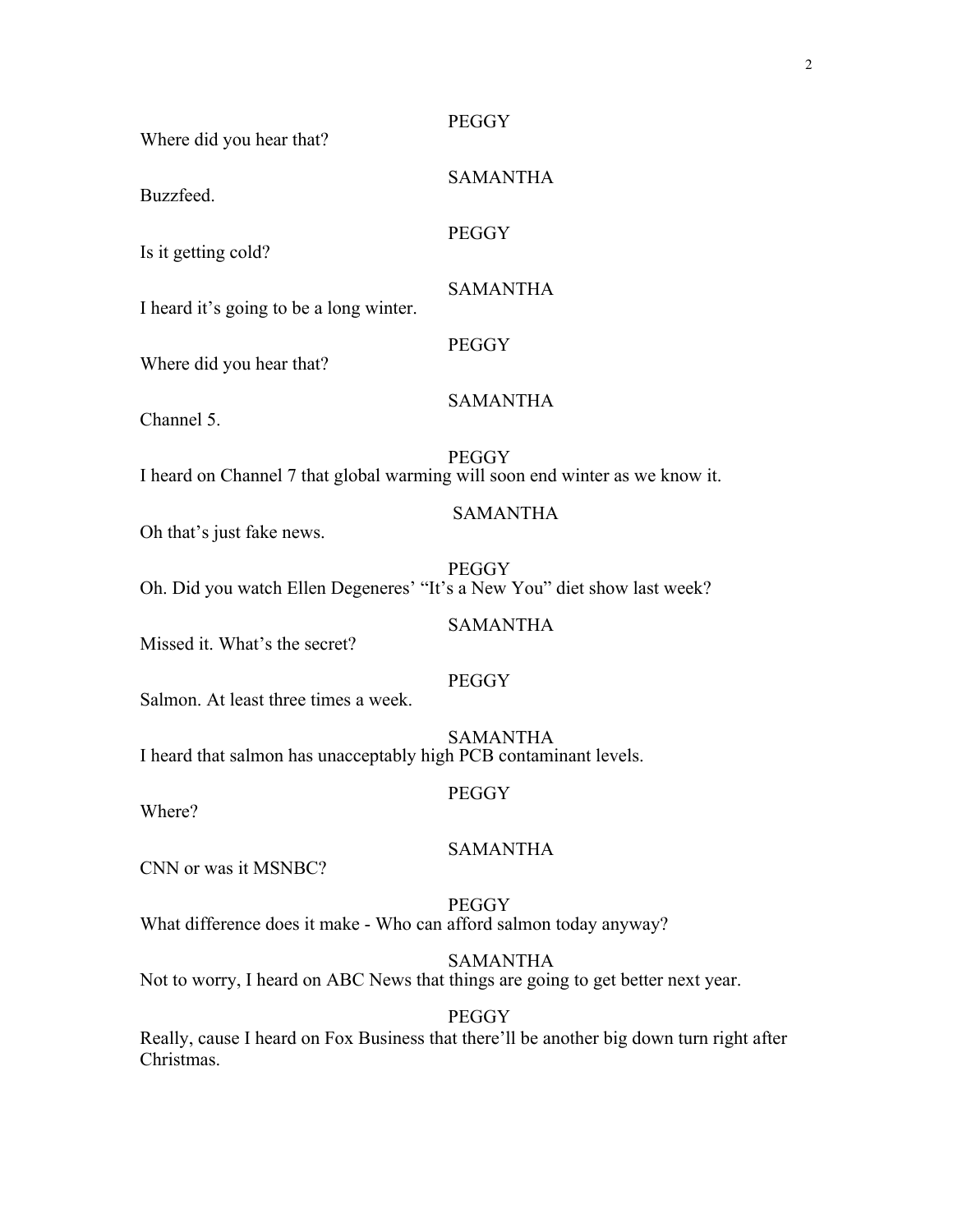# SAMANTHA

Oh, did you hear that our national debt is so out of control that we each owe almost \$60,000 to foreign countries?

#### **PEGGY**

I heard that debt isn't as important as debt-to-income ratio. Which, according to the experts, is just fine.

SAMANTHA

Where did you hear that?

# PEGGY

**PEGGY** 

The View.

SAMANTHA Oh, did you watch their show about how artificial preservatives cause neck cancer?

And divorce.

#### SAMANTHA

No, really.

**PEGGY** 

**PEGGY** 

Yeah, I heard they found high levels of artificial preservatives in the brains of husbands who cheat.

SAMANTHA I heard that pesticides cause homosexuality.

No. Where?

# SAMANTHA

SAMANTHA

Facebook.

**PEGGY** I heard that homosexuality was a sin against God.

# Where?

Rush Limbaugh.

SAMANTHA I heard we should be tolerant and accepting.

**PEGGY** 

**PEGGY** 

Where did you hear that?

SAMANTHA

Apple News.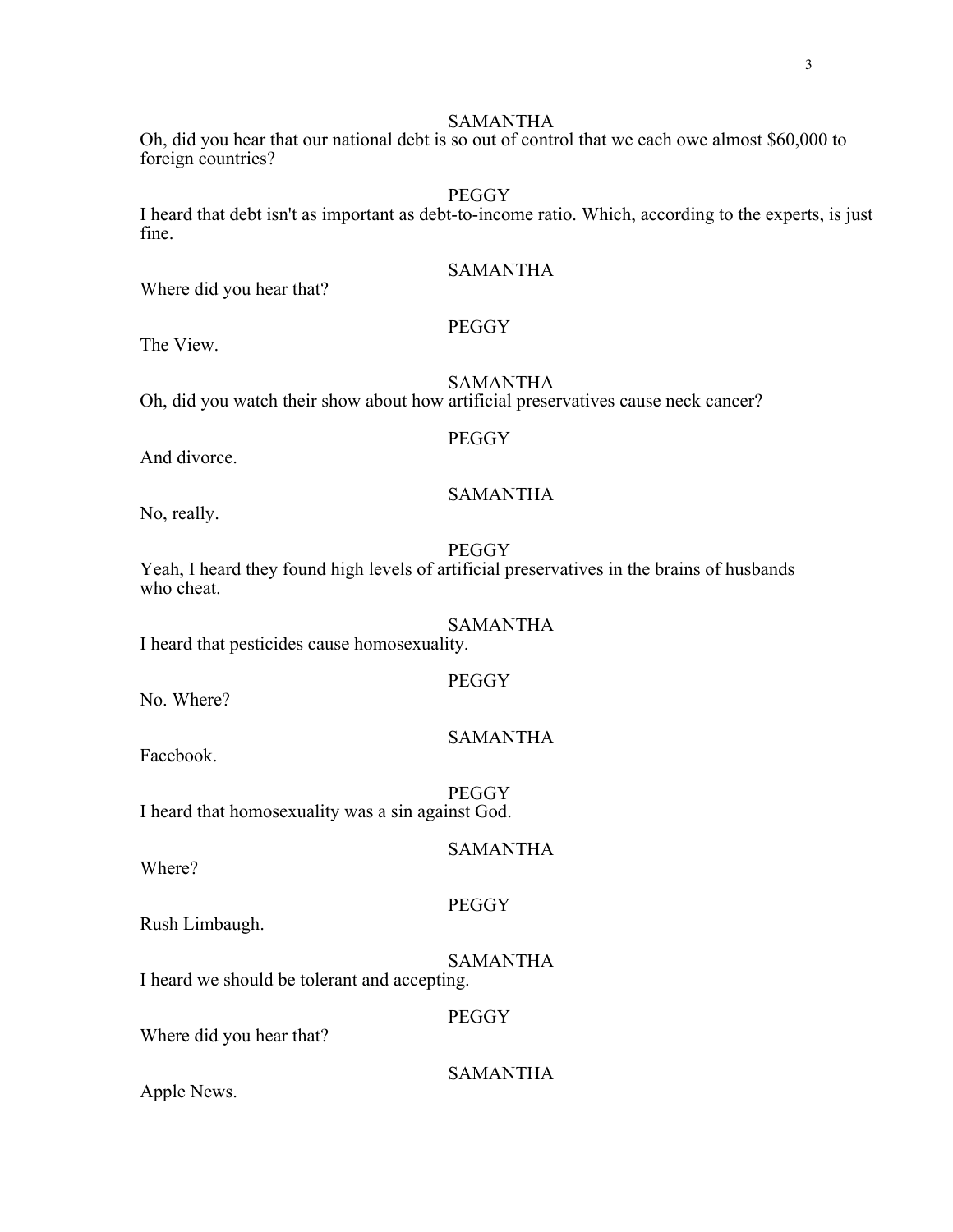I heard they now have scientific evidence that homosexuality is caused by a combination of genes.

# SAMANTHA

I heard that was a hoax.

# **PEGGY**

Really.

### SAMANTHA

Yeah, they said there is in fact no such evidence - It was all made up by homosexual scientists who hate god.

#### **PEGGY**

I heard PBS said there was no factual evidence proving the existence of god.

### SAMANTHA

Huh, cause I heard that science has now proven that god is really out there.

# **PEGGY**

Where did you hear that?

#### SAMANTHA

PBS Science Friday, maybe, or was it The Big Bang Theory.

#### **PEGGY**

That's not what I read on Twitter, they said there is no way to prove it.

#### SAMANTHA

No, that's evolution. I watched a special the other day that said evolution was a hoax made up by homosexual scientists who hate god.

# **PEGGY**

Tucker Carlson told me that most scientists aren't religious.

# SAMANTHA

God's Country Radio Network told me that science and religion have kissed and made up. They're all now in agreement that the world is 6000 years old.

#### **PEGGY**

I heard it was billions and billions of years old.

#### SAMANTHA

I heard that the creation was created in only six days.

#### PEGGY

Where did you hear that?

# SAMANTHA

The Republican National Convention.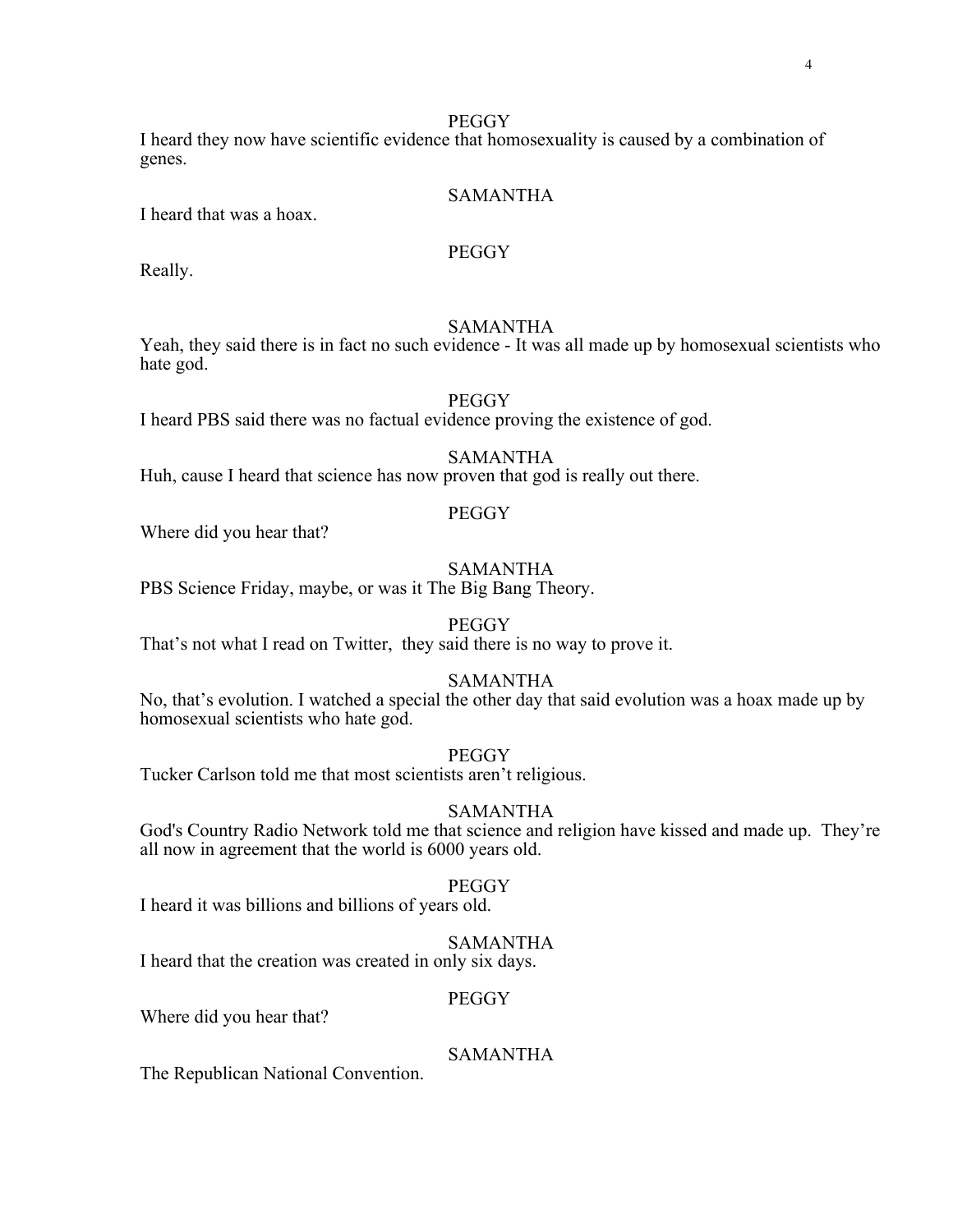Strange because I heard that it was all created in a single afternoon.

#### SAMANTHA

Really?

# **PEGGY**

I heard that the great Father of All Spirits woke up the Sun Mother, who ventured into the dark caves where her internal heat melted the ice creating rivers, and streams, and the world as we know it.

# SAMANTHA

Where did you hear that?

#### **PEGGY**

Not sure, might have been the Public Access Channel.

#### SAMANTHA

Cause I heard that we should believe in God-the-Father-almighty-creator-of-heaven-and-earth-andin-Jesus-Christ-his-only-Son-our-Lord-who-was-conceived-by-the-Holy-Spirit-born-of-the-Virgin-Mary-suffered-under-Pontius-Pilate-was-crucified-died-and-was-buried-He-descended-into-hellthe-third-day-he-rose-again-from-the-dead-he-ascended-into-heaven-and-is-seated-at-the-righthand-of-the-Father-from-thence-he-shall-come-to-judge-the-living-and-the-dead.

#### PEGGY

Where did you hear that?

# SAMANTHA

Hannity.

#### **PEGGY**

I heard that the world is coming to an end.

# SAMANTHA

No kidding.

#### **PEGGY**

Yeah, the number of earthquakes is up and that's a sign that the end is just around the corner.

#### SAMANTHA

Strange cause I heard that the number of earthquakes is way down.

#### PEGGY

Where did you hear that?

#### SAMANTHA

Glen Beck Radio.

**PEGGY** No, the number of earthquakes is way up. So are tsunamis.

#### SAMANTHA

Where did you hear that?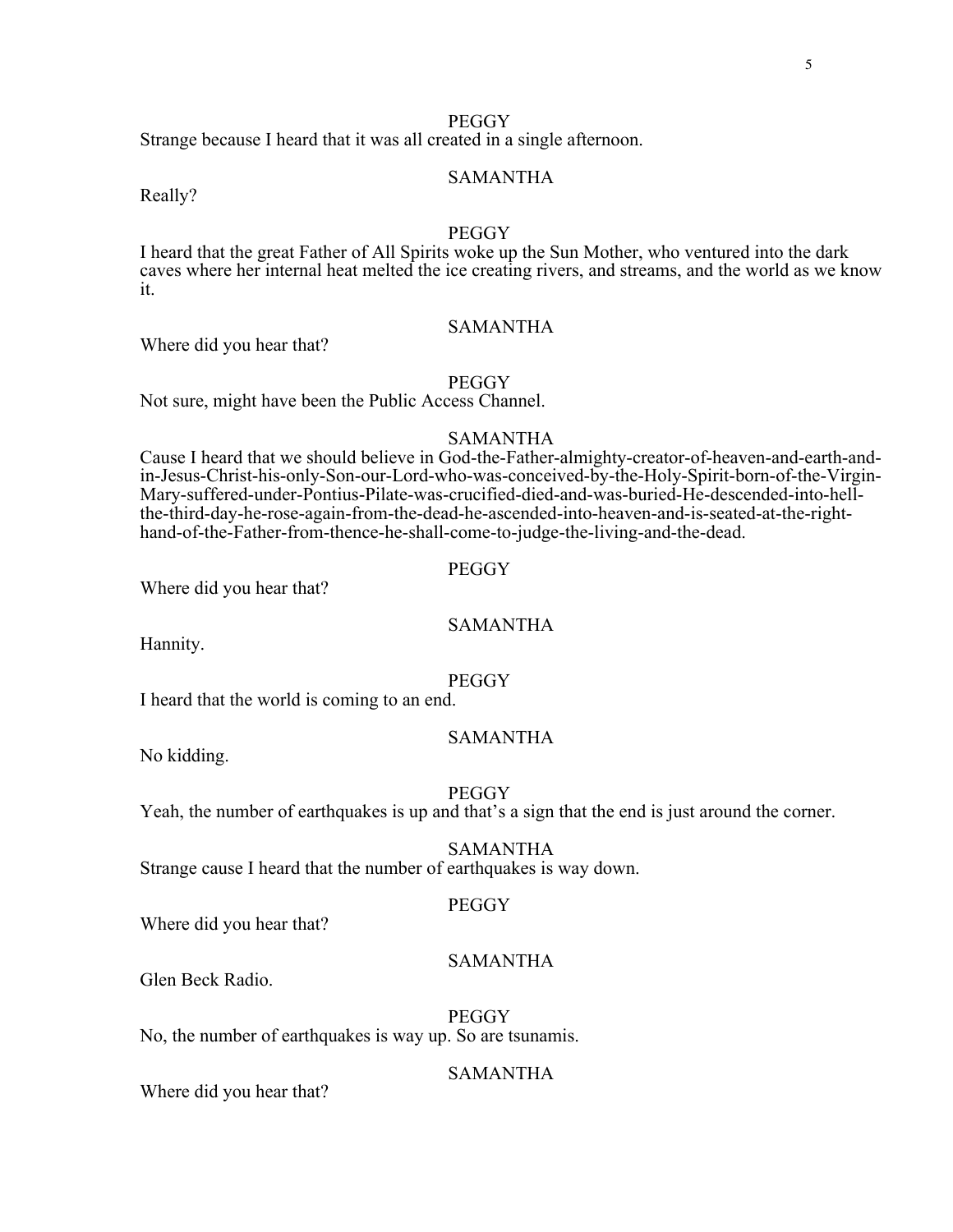Might have been the Dolly Parton Christmas Special.

#### SAMANTHA

I heard that she wasn't a very good singer.

# **PEGGY**

I heard she was best ever.

# SAMANTHA

Not according to Dr. Phil.

**PEGGY** 

I heard that Dr. Phil's advice is harmful. People who watch his show are eight times more likely do a school shooting.

# SAMANTHA

### **PEGGY**

Catholic Perspective Today?

Where did you hear that?

## SAMANTHA

Cause I heard that his Nielsen ratings are way up.

**PEGGY** Entertainment Tonight said they were way down.

SAMANTHA I heard his up and down weight problem is caused by allergies.

#### PEGGY

I heard it was depression.

#### SAMANTHA

I heard he doesn't run enough.

**PEGGY** 

I heard on National Geographic that running causes kidney stones--.

# SAMANTHA

Oh, I forgot to tell you. My little Sarah said the cutest thing. She said, Mommy did you know that a cheetah can run faster than any other animal on earth.

### **PEGGY**

Where did she hear that?

# SAMANTHA

Animal Planet.

# **PEGGY**

Cause my sweet little Debbie told me that she heard on The Dog Whisperer that there were new doubts about the Cheetahs speed - That in fact antelopes are faster for short distances.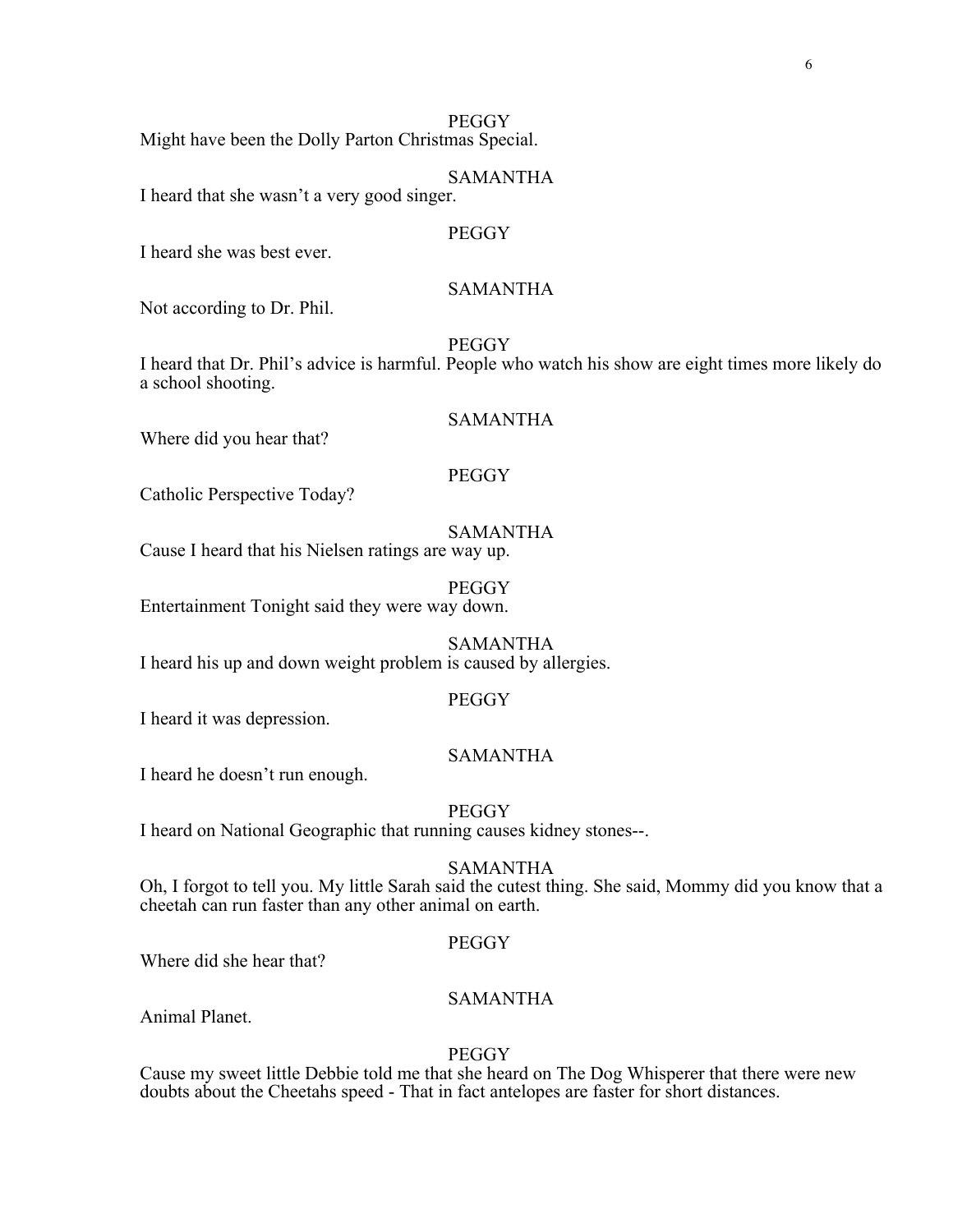| That's not what my little Sarah said. Cheetahs are faster.               | <b>SAMANTHA</b> |
|--------------------------------------------------------------------------|-----------------|
| That's not what Debbie heard.                                            | <b>PEGGY</b>    |
| Huh.                                                                     | <b>SAMANTHA</b> |
| Huh. I wonder who's right?                                               | <b>PEGGY</b>    |
| Yeah, I wonder.                                                          | <b>SAMANTHA</b> |
| I suppose we could find out for ourselves?                               | <b>SAMANTHA</b> |
| How would we do that?                                                    | <b>PEGGY</b>    |
| Don't know.                                                              | <b>SAMANTHA</b> |
| I guess we'd have to go to Africa.                                       | <b>PEGGY</b>    |
| Probably so.                                                             | <b>SAMANTHA</b> |
| And find a healthy cheetah.                                              | <b>PEGGY</b>    |
| Yeah.                                                                    | <b>SAMANTHA</b> |
| And an antelope.                                                         | <b>SAMANTHA</b> |
| And a car.                                                               | <b>PEGGY</b>    |
| Yeah, we'd need a fast car.                                              | <b>SAMANTHA</b> |
| We'd then have to test the car's speedometer to make sure it's accurate. | <b>PEGGY</b>    |
| Yes, that would be important.                                            | <b>SAMANTHA</b> |
|                                                                          | <b>SAMANTHA</b> |

And then we'd have to get the cheetah and the antelope running.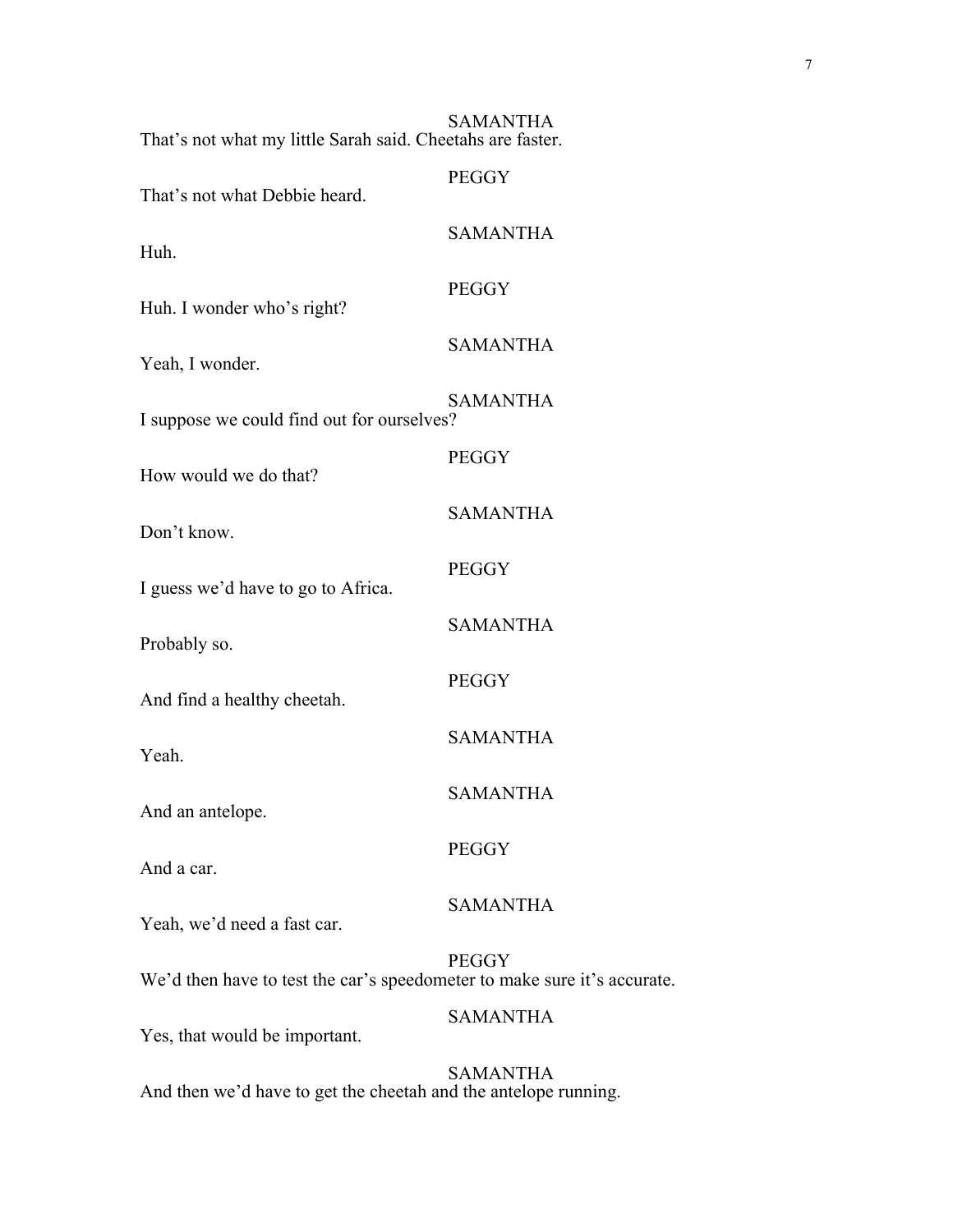Really fast.

# SAMANTHA

Yeah.

# **PEGGY**

It would be best not to get them running at the same time cause the cheetah would most likely get distracted and eat the antelope.

# SAMANTHA

You're right separate tests would be best.

**PEGGY** 

And then once they're running we'd have to follow them in the car.

# SAMANTHA

Or get us one of those speed guns the cops use.

#### PEGGY

That would work too.

# SAMANTHA

And we'd have to test the speed gun to make sure it's accurate.

# **PEGGY**

Right.

# SAMANTHA

And we'd have to get someone else to repeat the experiment to verify our results. You know, some sort of peer-review process.

#### **PEGGY**

**PEGGY** 

**PEGGY** 

Someone we don't know, someone very different from us - Someone with no political or religious agendas.

#### SAMANTHA

SAMANTHA

Yes. No political or religious agendas would be best.

# And then we'd know.

You're right, we'd know.

Huh.

Huh.

SAMANTHA

**PEGGY** 

Whatdoya know.